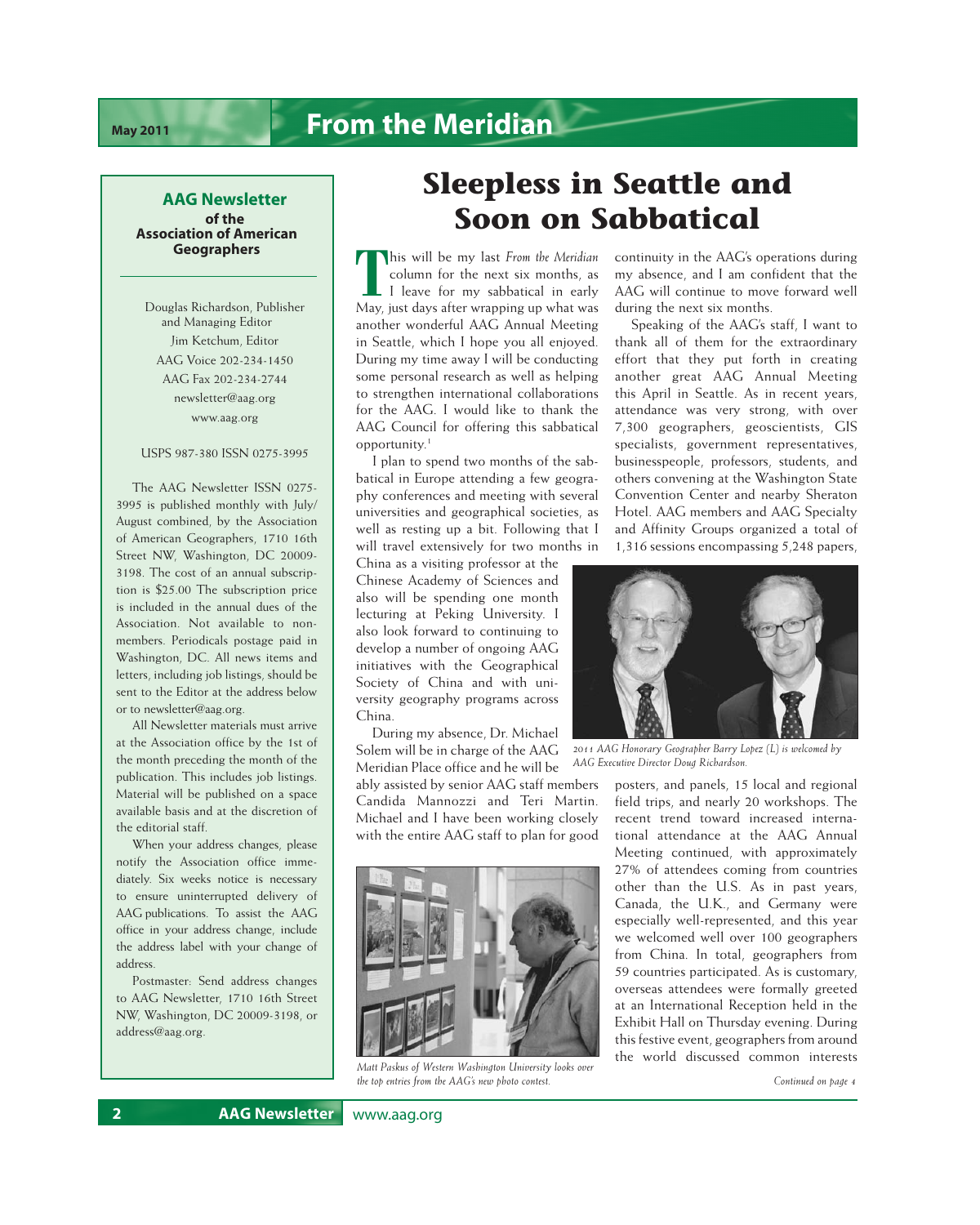#### *From the Meridian continued from page 2*

in teaching, research, and service while browsing the booths of over 60 exhibitors. Long-time participants included Esri, USGS, Routledge Publishing, and Klett International. Newer exhibitors included Google and Amazon Web Services.

Highlights of this year's conference included two featured session tracks: "Space-Time Integration in Geography and GIScience" and "Geography and the Humanities." The space-time symposium consisted of nearly 60 sessions exploring recent advances in and research needs of space-time integration, modeling, and analysis. The opening plenary presented current research trends by prominent theorists and pioneers in space-time GIScience and technology research from the U.S., China, and Japan. Presentations within the "Geography and the Humanities" track engaged interdisciplinary topics including literature, history, philosophy, popular culture, performance art, architecture, and photography and their relation to place, space, landscape, cartography, and other aspects of geography. As part of this track, David Lowenthal, Professor Emeritus of Geography at University College London, delivered a plenary, and renowned author Barry Lopez was honored as the AAG's Honorary Geographer for 2011.

The 2011 AAG Presidential Plenary, "Geography in the Changing Worlds of Higher Education: Opportunities and Challenges," explored geography's future in the context of the changing role of the university in society. Organized by AAG President Ken Foote, the panel included Duane Nellis, Maresi Nerad, and Orlando Taylor. Past President Carol Harden's address "Framing and Re-Framing Ques-

tions of Human-Environment Interactions" built upon on Mel Marcus' 1979 AAG presidential address. Harden's presentation was followed by a tribal welcome of AAG attendees led by Cecile A. Hansen, Chairwoman of the Duwamish Tribe.

After a tense week of Congressional debates over the budget we were very relieved to see our many colleagues from the federal government join us in Seattle! Timothy Trainor, chief of the U.S. Census Bureau's Geography Division, discussed efforts to collect, review, and update geospatial data for Census 2010 and the many ways in which geographers are engaged throughout the agency's activities; Myron Gutmann, Assistant Director of the National Science Foundation's Directorate for Social, Behavioral, and Economic Sciences (SBE), introduced NSF SBE 2020, an initiative to set new research directions at NSF for 2020 and beyond; and representatives from many other federal agencies and departments appeared in a variety of other sessions.

As part of the AAG's continuing efforts to develop new and exciting offerings for our members, several activities debuted at the 2011 Annual Meeting. On Wednesday, faculty "career mentors" generously volunteered their time to join AAG staff in the Jobs in Geography Center, providing free advice, guidance, and information to current and prospective job seekers in an event sponsored by the EDGE (Enhancing Departments and Graduate Education) Project. The AAG's ALIGNED Project launched a "Geography in Focus" photo competition to celebrate geography and geographers. Nearly 200 photographs were submitted in three categories with

the winners receiving cash prizes. (View the winning submissions on our website at <www.aag.org/cs/photocom>petition.) Finally, the AAG organized two panel sessions to address current events in Japan, North Africa, and the Middle East. These late-breaking news panels introduced an initiative aimed at giving members the flexibility to organize sessions on emerging events after the abstract submission deadline. We are pleased to report that all of these new initiatives were successful, and we hope to integrate similar events into future annual meetings.

The paragraphs above provide just a taste of the many exciting events, sessions, and activities from the 2011 AAG Annual Meeting. We've included here just a few photos of conference highlights to illustrate some of the special moments that took place.

We thank all of you for making this year's conference a great success, especially the members of the Local Arrangements Committee and the conference volunteers. We hope you will join us for the next AAG Annual Meeting, to be held in New York City, February 24-28, 2012. We look forward to seeing you there.  $\blacksquare$ 

## Doug Richardson, Joy Adams, and everyone at AAG

1 Foote, Kenneth. (2011). "A Sabbatical for Doug Richardson." *AAG Newsletter,* 46(1), 3, 5.



*Virginie Mamadouh of the University of Amsterdam listens to an audience question during the AAG's "Late Breaking News" session on the Arab World.* 



*USGS senior scientist Brian Atwater presented on the recent earthquakes and tsunamis in Japan.* 



*The AAG display booth remained a popular stop for conference-goers throughout the meeting.*